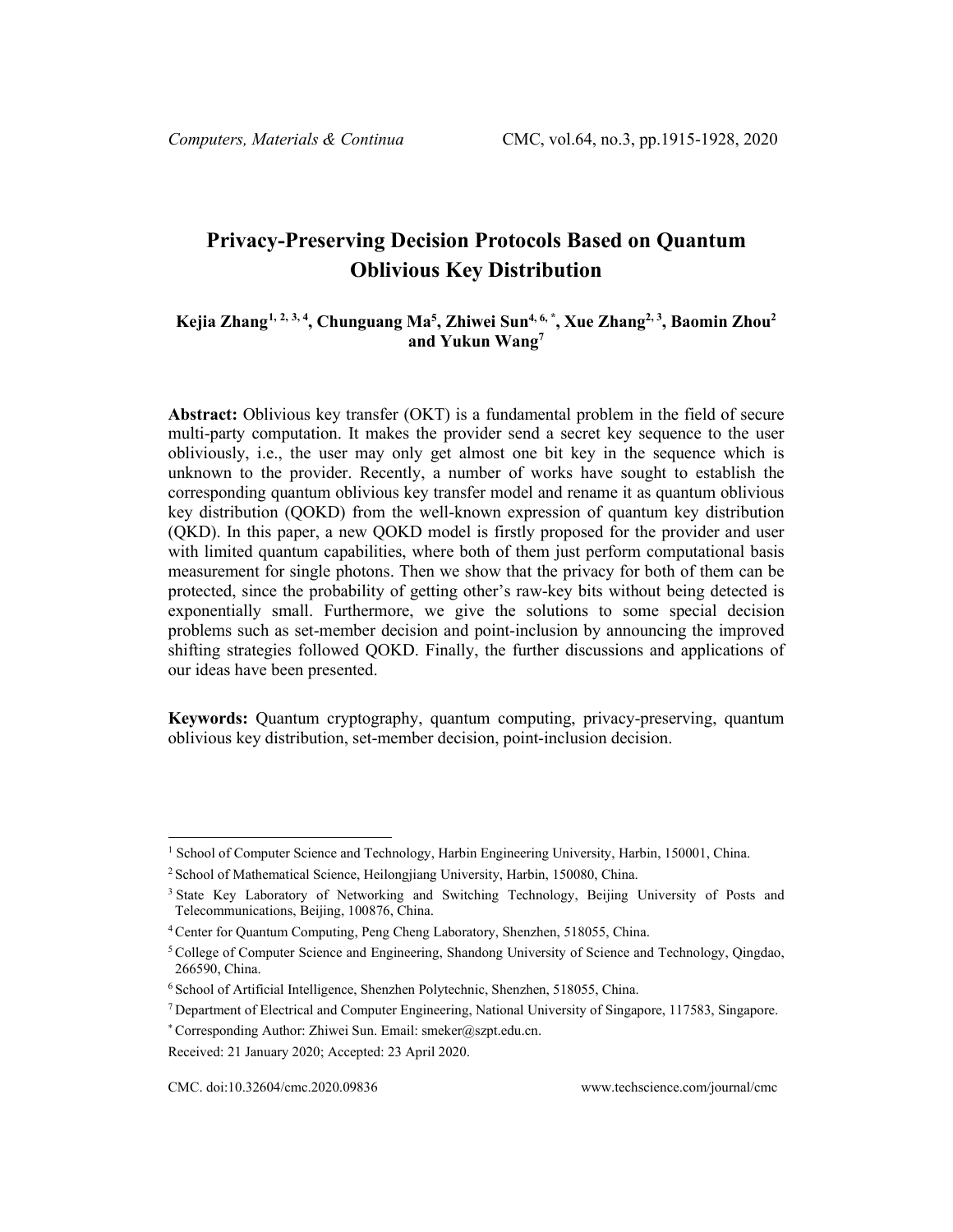## **1 Introduction**

As one of the fastest growing field of modern science, cryptography is the basic theory to ensure the security of our private information. However, with the development of quantum computation, some cryptography protocols based on difficult math problems (such as large integer decomposition) may be no longer safe. In order to solve these potential loopholes, one of the attempts is directly applying quantum mechanical properties to design cryptography protocols. The first quantum cryptography protocol was proposed by Bennett et al. [Bennett and Brassard (1984)]. Since then, many branches have been generated during past 30 years, such as quantum secret sharing (QSS) [Hillery, Buzek and Berthiaume (1999); Cleve, Gottesman and Lo (1999); Xiao, Long, Deng et al. (2004); Hsieh, Tasi and Hwang (2010)], quantum secure direct communication (QSDC) [Wang, Deng, Li et al. (2005); Lin, Wen, Gao et al. (2008)], quantum private comparison [Yang and Wen (2009); Liu, Xu, Yang et al.(2019)], quantum identity authentication (QIA) [Zhang, Zeng, Zhou et al. (2006); Yang, Wen and Zhang (2008); Zhang (2009)], quantum signature (QS) [Chuang and Gottesman (2001); Zeng and Keitel (2002); Clarke, Collins, Dunjko et al. (2012); Dunjko, Wallden and Andersson (2014);Wallden, Dunjko, Kent et al. (2015); Shang, Pei, Chen et al. (2019)] and other new applications [Qu, Cheng, Wang et al. (2019); Qu, Li, Xu et al. (2019); Liu, Gao, Liu et al. (2019)].

In the course of quantum cryptography, people would like to give some novel methods to solve special problems in the extended scenarios of secure multi-party computation (SMPC). The following private query requirement is important in many scenarios: for a database provider and a user, how to make the provider answer the user's query without leaking any additional messages, where the user's query content should not be recognized by the database provider neither? In classical cryptography, the proposed task can be solved by oblivious transfer (OT) [Kolesnikov and Kumaresan (2013)] or symmetrically private information retrieval (SPIR) [Gertner, Ishai, Kushilevitz et al. (2000)]. In quantum world, Kerenidis et al. [Kerenidis and Wolf (2004)] constructed the corresponding quantum symmetrically private information retrieval (QSPIR) systems. Later Giovannetti et al. [Giovannetti, Lloyd and Maccone (2008); Giovannetti, Lloyd and Maccone (2010)] proposed a simplified solution to the problem above with cheat sensitive quantum private query (QPQ) protocols. Derived from Lo 's results [Lo (1998)], Jakobi et al. [Jakobi, Simon, Gisin et al. (2011)] gave a more practical and secure method to design QPQ protocols with a novel technique named quantum oblivious key distribution (QOKD). Here, it should be pointed out that the interesting definition of QOKD is combing the expressions of oblivious key transfer (OKT) and quantum key distribution (QKD). In 2012, Gao et al. [Gao, Liu, Wen et al. (2012)] improved Jakobi et al.'s results [Jakobi, Simon, Gisin et al. (2011)] with better privacy for both the user and provider in the view of QOKD. Since then, QOKD is considered as a fundamental technique which is widely applied in further research of QPQ. In 2013, Panduranga et al. [Panduranga and Jakobi (2013)] began to focus on the compressing of the shared raw keys in QOKD to protect the privacy of QPQ. Until 2015, Gao et al. [Gao, Liu, Huang et al. (2015)] analyzed the unavailability of the existing postprocessing methods of QOKD and provided a series of necessary improvements. Their works make great contributions to the development of QOKD and QPQ. Based on Gao et al.'s results, Liu et al. [Liu, Gao, Huang et al. (2015)] proposed a novel QPQ protocol based on QOKD without a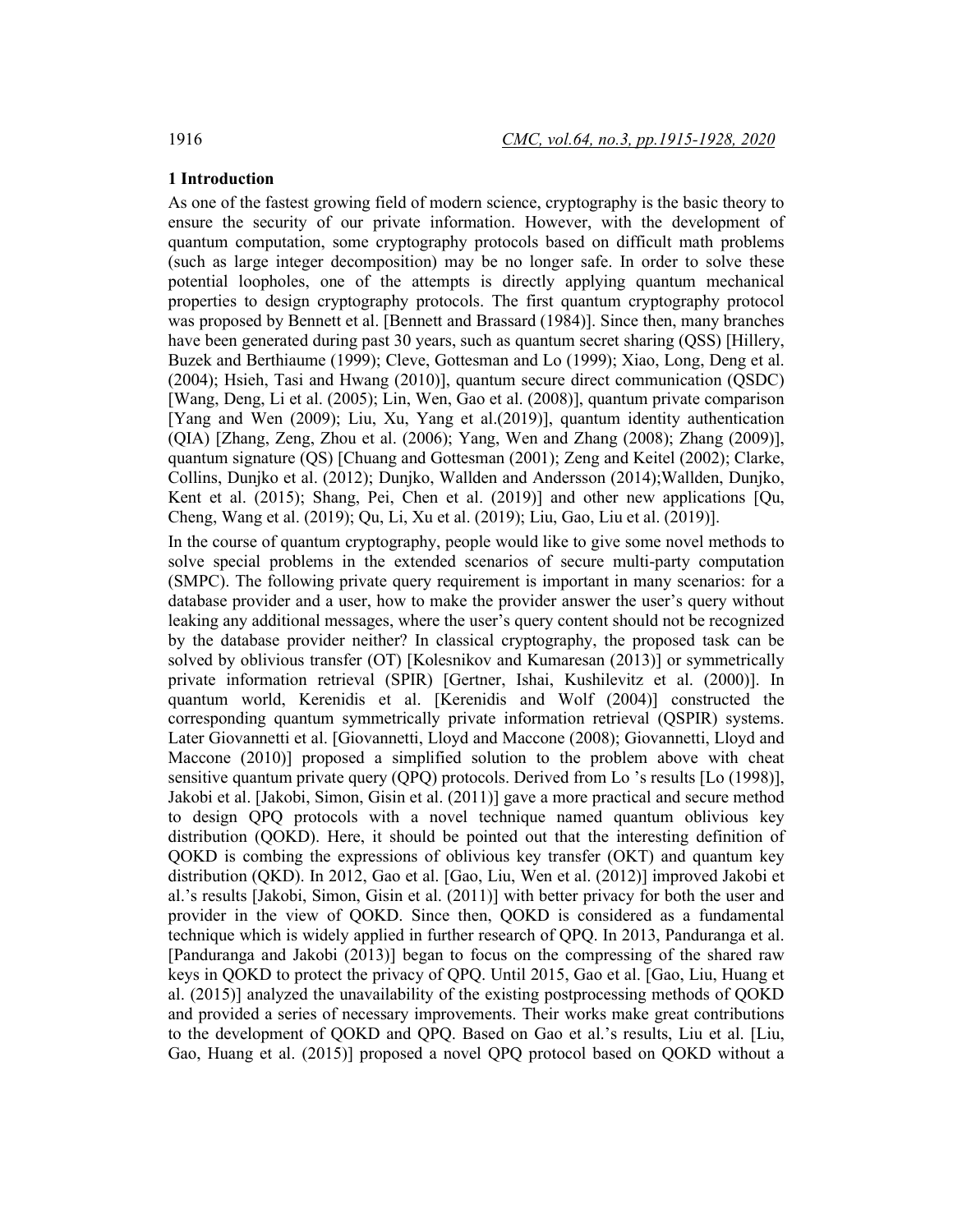failure probability in 2015. Wei et al. [Wei, Gao, Wen et al. (2014); Wei, Wang and Gao (2016); Wei, Cai, Liu et al. (2018)] provided some practical QPQ protocols by improving the performance of QOKD. The detailed analysis of QOKD applied in QPQ can be seen in Gao et al. [Gao, Qin, Huang et al. (2019)].

With our analysis, the reason why QOKD can be widely applied in QPQ is that it provides a solution to reduce the communication and computational complexity in practical sense. That is to say, even if large database is concerned, the dimension of oracle operations will be not increased. Moreover, the participants' privacy can be naturally preserved without so much complex analysis. With its better performance, a question is directly arising that "Shall we solve some SMPC problems in practice with QOKD except for QPQ ones?" In order to answer this question, we focus on the solution of privacy-preserving decision (PPD) problems [Gu, Yang and Yin (2018); Yin, Ju, Yin et al. (2019)] in SMPC by applying the technique of QOKD. Specifically, the proposed PPD requires a user (Alice) to decide whether her private secret is an element of a server's (Bob) private set, while Alice and Bob should not reveal their secrets to each other. Recently, Shi et al. creatively gave the corresponding quantum PPD versions by expressing quantum oblivious set-member decision (QOSMD) [Shi, Mu, Zhong et al. (2015)] and quantum point inclusion decision (QPID) [Shi, Mu, Zhong et al. (2017)]. For QOSMD, Alice's private secret is her identity and Bob's private set involves a list of members in his group. For QPID, Alice has a private point and Bob has a private area. They would determine whether the point is inside the area secretly. Both of them can be seen as special types of PPD in quantum area.

In this paper, the solutions to privacy-preserving decision (PPD) problems will be presented with the technique of QOKD. Specifically, a new method to design QOKD protocol is proposed in Section 2, where the provider and user just have limited quantum capabilities by performing computational basis measurement for single photons. And its security analysis is also provided in this section. Then, we present a universal model to solve some PPD problems (OSMD and PID) based on QOKD with different encoding and shifting strategies in Section 3. Furthermore, the necessary comparisons and further discussions are given in Section 4. Finally, we summarize a conclusion in Section 5.

## **2 The QOKD protocol for the participants with limited quantum capabilities**

Compared with QKD, the task of QOKD is to share asymmetric keys between the provider and user in an oblivious manner, where the provider gets the whole key sequence and the user has to recognize only one key bit which is unknown to the provider. In this section, a more practical QOKD model is proposed in terms of following scenario: The users Alice and Bob have limited quantum capabilities, i.e., both of them can only receive quantum signals and perform computational basis measurement for single photons. In order to simplify our description, a trusted center Charlie is involved to prepare and distribute the necessary entangled particles for Alice and Bob. Without loss of generality, the following four-party entangled state [Pivoluska, Huber and Malik (2018)] is previously introduced to the presented QOKD protocol

$$
|\Psi\rangle = \frac{1}{2} (|000\rangle + |111\rangle + |220\rangle + |331\rangle). \tag{1}
$$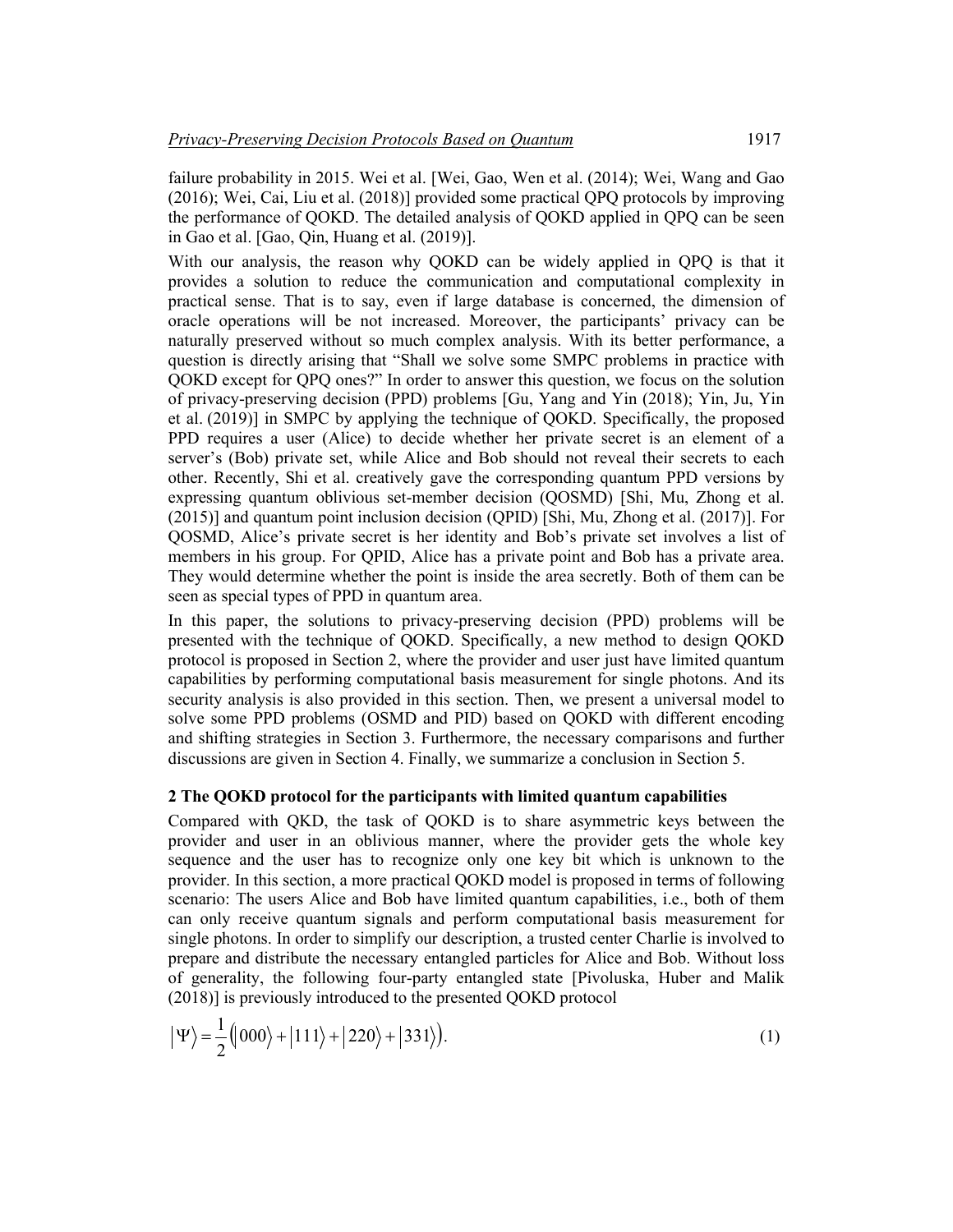#### *2.1 The proposed QOKD protocol*

Here the summarized process of our QOKD protocol can be seen in Fig. 1 and the detailed steps are shown as follows:



**Figure 1:** The summarized process of QOKD protocol

[Step 1] The trusted center Charlie firstly prepares  $n | \Psi \rangle$  with three registers  $t_1, t_2, t_3$  to store the qudits, where the first qudit sequence is stored in  $t<sub>1</sub>$ , and the second and third qudit sequences are randomly stored in  $t<sub>2</sub>$  or  $t<sub>3</sub>$ . Then he randomly inserts some decoy states into the transferred qudit sequence and sends the new register  $t_i$  to the provider Bob, register  $t_2$  to the user Alice and keeps  $t_3$  himself, here the decoy states are chosen from the four-dimensional computational basis and Fourier basis.

[Step 2] After confirming the received registers, Charlie announces the positions of decoy states to detect eavesdropping. For each of the announced positions, Alice and Bob randomly choose computational basis or Fourier basis to measure the announced states and publish their measurement results. If the error rate is larger than threshold value, the protocol will be aborted and restarted by Charlie.

[Step 3] For the left qudits, Alice and Bob measure them in the computational basis and generate the raw key sequence  $K_A$  and  $K_B$  respectively with the following encoding rule:

$$
(|0\rangle, |3\rangle) \rightarrow 0, (|1\rangle, |2\rangle) \rightarrow 1. \tag{2}
$$

In this sense, Alice can only recognize some bits of  $K_B$  according to the structure of  $|\Psi\rangle$ with the following reasons:

(1) When Alice gets the measurement result  $|0\rangle$   $(|1\rangle)$ , the state  $|\Psi\rangle$  will collapse into  $|000\rangle$  or  $|220\rangle$  ( $|111\rangle$  or  $|331\rangle$ ). That is to say she only recognizes the results of Bob's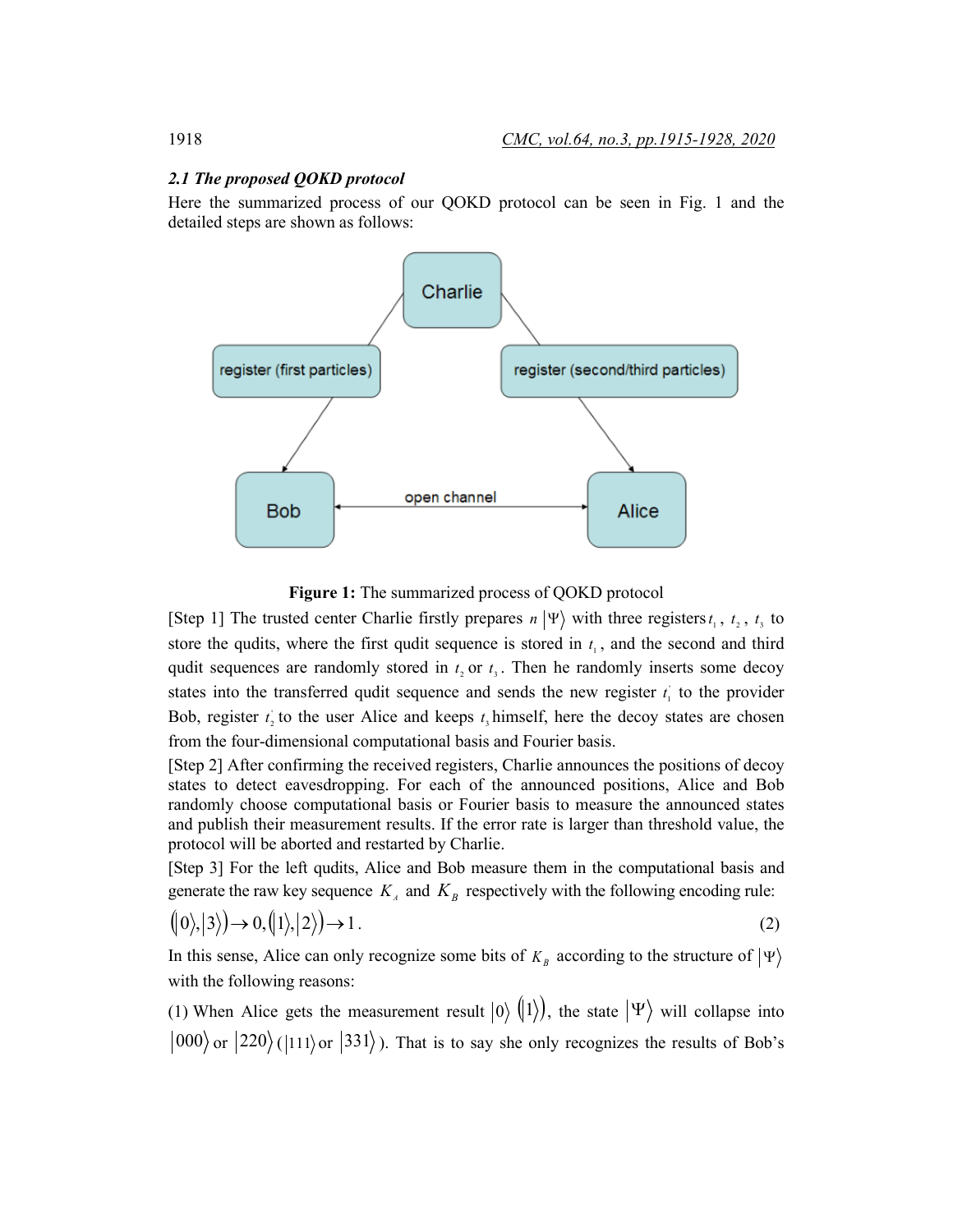site with the probability of  $\frac{3}{16}$ , because she cannot determine whether her kept qudit is from  $t$ , or  $t$ <sub>3</sub>.

(2) When Alice gets  $|2\rangle$  ( $|3\rangle$ ),  $|\Psi\rangle$  will collapse into  $|220\rangle$  ( $|331\rangle$ ). Here she can directly recognize Bob's corresponding raw key bits.

From the analysis above, Alice will only keep the measurement results  $|2\rangle$ ,  $|3\rangle$  and discard the other results. Hence the expression of the shared  $K_A$  and  $K_B$  may be seen as

$$
K_A = \{-,-,\cdots,k_i,-,\cdots,k_j,-,\cdots\}
$$
 (3)

$$
K_{B} = \{k_{1}, k_{2}, \cdots, k_{i}, k_{i+1}, \cdots, k_{j}, k_{j+1}, \cdots\}.
$$
\n(4)

[Step 4] Once the raw key-bit sequences are established without dispute, Charlie will discard his kept particles  $t_3$ .

[Step 5] Finally, the subsequent postprocess of  $K_A$  and  $K_B$  should be introduced in the following two phases.

[Compression Phase] In this phase, Zhao et al.'s method [Zhao, Yin, Chen et al. (2017)] can be used to compress the raw keys, and ensure Alice only get one bits of the final sequence. If Alice finds she has no final key bit left, then the protocol will be restarted.

[Error Correction Phase] Similarly, the necessary error correction is implied in our protocol using the method proposed by Gao et al. [Gao, Liu, Huang et al. (2015)]. If the error rate is less than some threshold value, Alice and Bob will accept the protocol. Otherwise, the protocol should be aborted.

Finally, the optimal case for shared oblivious key sequence is Alice can recognize only one bit of  $K_B$ .

#### *2.2 The secure analysis of the proposed QOKD protocol*

For a secure QOKD protocol, Alice's and Bob's privacy should be protected. In the view of this, the security analysis of our protocol is shown with the following two aspects:

**Bob's privacy** If Alice is dishonest, she will do her best to obtain more key bits beyond her legally authority. However, in the presented QOKD protocol above, it is not difficult to see that Alice cannot get additional information of  $K_B$  from her local measurement with the following two situations:

(1) If Alice gets  $|0\rangle (|1\rangle)$  in Step 3, she will recognize Bob's key bit 0 or 1 with the probability of  $\frac{3}{16}$ . In order to show that, it should be firstly pointed out that Alice gets 0) ( $|1\rangle$ ) with the probability of  $p_0(p_1) = \frac{1}{2} \cdot \frac{1}{4} + \frac{1}{2} \cdot \frac{1}{2} = \frac{3}{8}$ . When Alice gets the measurement result  $|0\rangle$  ( $|1\rangle$ ), she cannot make sure whether the state collapses into  $|000\rangle$ or  $|220\rangle$  ( $|111\rangle$  or  $|331\rangle$ ). Hence the corresponding result in Bob's site may be  $|0\rangle$  or  $|2\rangle$ . According to the encoding rule in Eq. (2), she infers Bob's key bit is 0 or 1 with the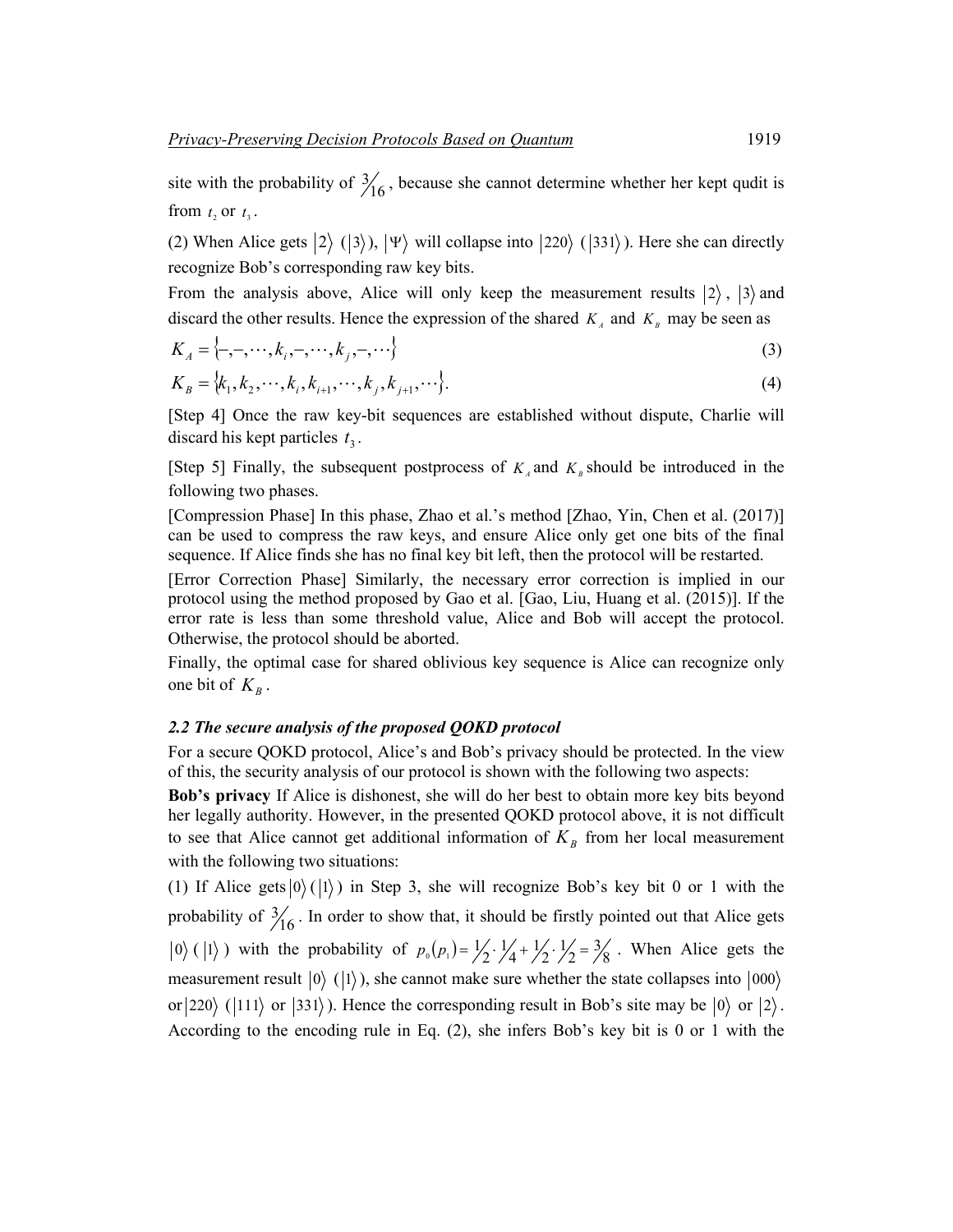probability of  $\frac{1}{2}$ . Above all, she infers Bob's one key bit with the probability of  $\frac{3}{16}$ . (2) If Alice gets  $|2\rangle$  ( $|3\rangle$ ) in Step 3, Bob's measurement results must be  $|2\rangle$  ( $|3\rangle$ ). Since Alice gets  $|2\rangle$  ( $|3\rangle$ ) with the probability of  $p_2(p_3) = \frac{1}{4} \cdot \frac{1}{2} = \frac{1}{8}$ , she can recognize Bob's one key bit with the probability of  $\frac{1}{8}$ .

From the analysis above, it can be seen that Alice can infer Bob's one key bit in specify position with the average successful probability  $p_a^s = \frac{3}{16} \cdot 2 + \frac{1}{8} \cdot 2 = \frac{5}{8}$ . Intuitively, if Alice would like to get *m* bits, the successful probability will be

$$
p_a^m = C_n^m \left(\frac{5}{8}\right)^m \left(\frac{3}{8}\right)^{n-m},\tag{5}
$$

here *n* represents the number of shared key bits. While another idea may be arising that "Is Alice able to perform other attack strategies?" Since the exchange of classical messages is assumed secure, the dishonest Alice has to perform intercept-resend attack to the qudits transferred from Charlie to Bob and try to get additional key bits of  $K<sub>B</sub>$ beyond her authority. In order to show the availability of the intercept-resend attack, Alice is assumed to intercept *x* particles of the transferred  $n+d$  qudits and measure them with local computational basis measurement without loss of generality, here *d* is the number of inserted decoy states. Obviously, there is only one case for all *x* particles to escape the detection and get Bob's keys, that is all of them are not decoy states. Actually, Alice's attack will not be detected with the probability of

$$
P_e = \frac{C_n^x}{C_{n+d}^x}
$$
  
= 
$$
\frac{n!}{(n-x)!} \frac{(n+d-x)!}{(n+d)!}
$$
  
= 
$$
\prod_{k=n}^{n-x+1} \frac{k}{k+d}
$$
  

$$
\sim O\left(\left(\frac{1}{d}\right)^x\right)
$$
 (6)

So, if the number of the decoy states  $d$  is large enough,  $P_e$  will approach to zero. That is to say, this attack cannot pass the eavesdropping detection step.

**Alice's privacy** Fortunately, Alice's privacy can be also protected in the presented protocol, as Bob cannot determine which positions of the raw key-bit sequence are known to Alice with the special structure of the applied entangled states. In order to simplify our description, the analysis is also focused on one bit with Bob's local computational basis measurement as follows:

(1) If Bob gets  $|0\rangle$  ( $|1\rangle$ ) in Step 3, the entangled state will collapse into  $|000\rangle$  ( $|111\rangle$ ). In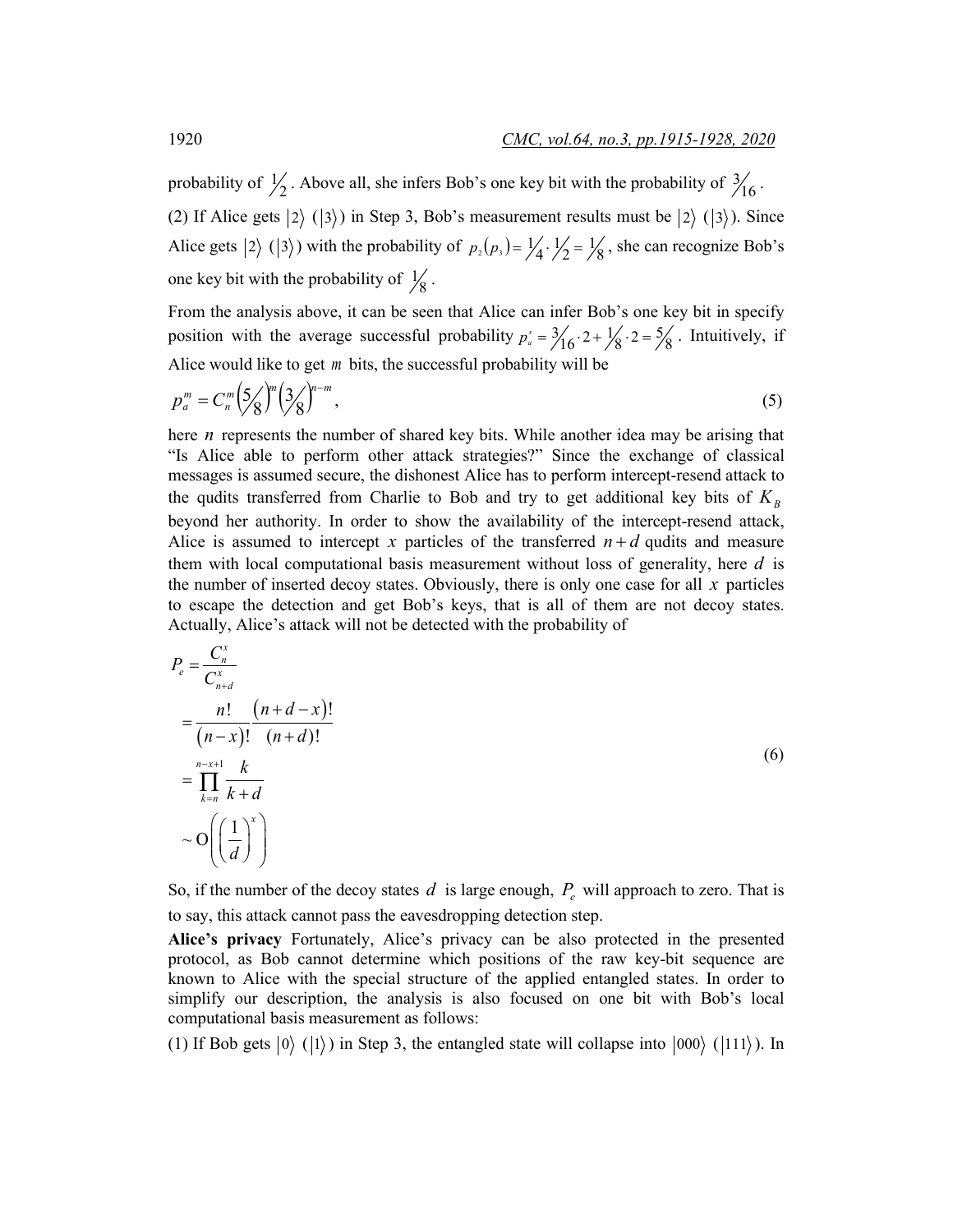this sense, he cannot ensure whether the received register is  $t_2$  or  $t_3$ . For Alice, as the corresponding measurement results  $|0\rangle$  and  $|1\rangle$  have been discarded, it is not helpful for Bob to recognize Alice's private key bits. Therefore, Bob's failure probability is  $\frac{1}{2}$  which corresponds the cases to get  $|0\rangle$  or  $|1\rangle$ .

(2) If Bob gets  $|2\rangle$  ( $|3\rangle$ ) in Step 3, he will recognize Alice's private key 0 or 1 with the probability of 1/8, as the entangled state collapses into  $|220\rangle$  or  $|331\rangle$ . Since Bob gets  $|2\rangle$  $( |3\rangle )$  with the probability of  $p_2(p_3) = \frac{1}{4}$  and Alice receives the register  $t_2$ ,  $t_3$  randomly, Bob will infer Alice's key bit is 0 or 1 with the probability of  $\frac{1}{8}$ .

Similarly, Bob can infer Alice's one key bit in specify position with the average successful probability  $p_b^s = \frac{1}{8} \cdot 2 = \frac{1}{4}$ . Intuitively, with *m* bits Bob would like to get, the successful probability will be

$$
p_b^m = C_n^m \left(\frac{1}{4}\right)^m \left(\frac{3}{4}\right)^{n-m},\tag{7}
$$

here *n* represents the number of shared key bits. The performed intercept-resend attack can be also unavailable with similar analysis according to Eq. (6).

In addition, it should be pointed out that the postprocessing of the shared keys are performed locally by the users. Hence there exist no chance for anyone else to get the valid information of each private keys. That is why we just discuss the intercept-resend attack in this paper. From the analysis above, both the participants' privacy can be protected in the presented QOKD protocol.

## **3 Solutions to privacy-preserving decision (PPD) problems based on QOKD**

As we know, privacy-preserving decision (PPD) problems have many special and significant applications in economic activities. In this section, we will solve some PPD problems such as set-member decision (SMD) and point-inclusion decision (PID) with the technique of QOKD.

## *3.1 Set-member decision protocol with QOKD*

Without loss of generality, two participants Alice and Bob are involved in the SMD protocol. Here Alice is assumed to have a private secret  $m_A$  and Bob holds a private set  $M = \{m_1, m_2, \dots, m_i, \dots, m_k\}$   $(t \leq n-1)$ . Alice wants to know whether her secret  $m_A$  is a member of Bob's secret set, while Alice and Bob should not reveal their secrets. In order to simplify the protocol,  $m_A$  and  $m_A$  are chosen from  $Z_i^* = \{1, 2, \dots, n-1\}$ . The process can be seen as follows:

[Step 1] With the presented QOKD protocol in Section 2 (other secure QOKD protocols are also available), Alice and Bob share an *n* length oblivious key string  $K = k_1 k_2 \cdots k_n (n \ge t)$ ,

where Bob holds the whole sequence and Alice gets only one bit  $k_i$ .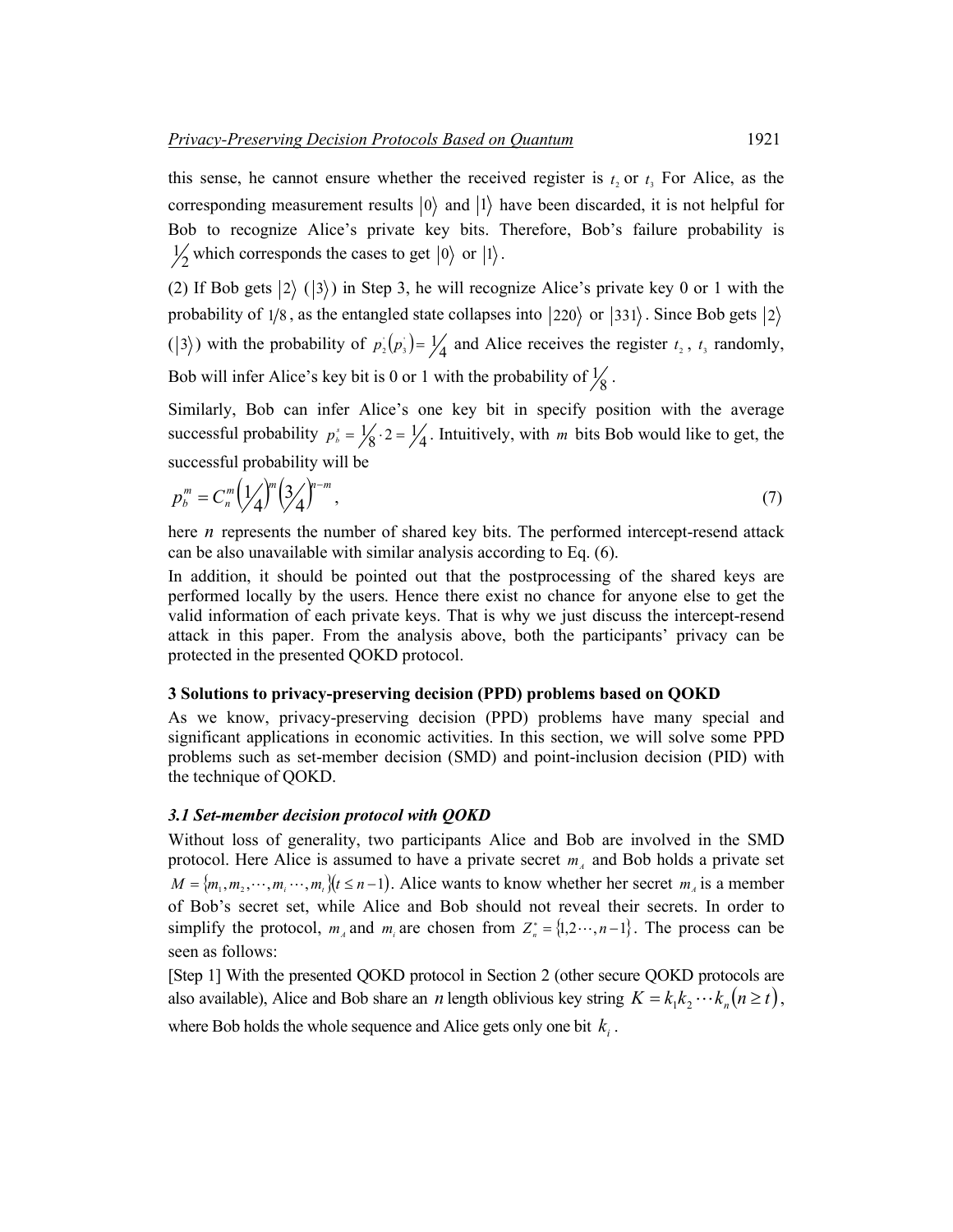[Step 2] Alice firstly announces to Bob a shift value *S* according to her private secret  $m_A$ and key  $k_i$ , i.e.,  $S = (m_A - i) \mod n$ . Then Bob shifts his key string cyclically by *S* bits and generates a shifted key sequence  $K_{B} = k_{1} k_{2} \cdots k_{n}$ . Furthermore, he encrypts  $K_{B}$  into  $K_{B}^{n} = k_{1}^{n}k_{2}^{n} \cdots k_{n}^{n}$  according to *M* as follows and sends the sequence  $K_{B}^{n}$  to Alice.

**Encrypting rule:** For the subscript *j* of  $K_{B}$ , if  $j \in M$ , the corresponding key bit will become  $k_j = k_j \oplus 1$ , otherwise  $k_j = k_j$ , here  $\oplus$  represents the XOR operation.

[Step 3] After receiving  $K_{B}^{n}$  from Bob, Alice computes the corresponding  $t = k_{m_A}^{n} \oplus k_i$ . If  $t = 1$ , Alice's secret  $m_A$  will belong to Bob's private set *M*; otherwise,  $m_A \notin M$ .

*Example 1*. Here we set a following example to describe our protocol. We suppose Alice has a private number  $m_A = 5$ , Bob has a secret set  $M = \{1, 2, 4, 5, 7, 9\}$ . The oblivious key sequence is established by  $K = k_1 k_2 \cdots k_{10}$ , where Bob holds the whole key sequence and Alice only knows  $k<sub>3</sub>$ .

In Step 2, Alice firstly announces a shift value *S* = 5 − 3 = 2 to Bob. Then Bob shifts his key string cyclically with 2 bits and generates a shifted key sequence  $K_{\scriptscriptstyle B} = k_1 k_2 \cdots k_i \cdots k_{\scriptscriptstyle 10} (k_{\scriptscriptstyle i+2 \text{ mod } 10} = k_i)$ , here  $k_{\scriptscriptstyle S} = k_3$ . Furthermore,  $K_{\scriptscriptstyle B}$  is encrypted into  $K_{B}^{*} = k_{i}^{*}k_{i}^{*} \cdots k_{i}^{*} \cdots k_{i0}^{*}$  with the presented rules above, where

$$
k_1^{\prime\prime} = k_1^{\prime} \oplus 1, k_2^{\prime\prime} = k_2^{\prime} \oplus 1, k_4^{\prime\prime} = k_4^{\prime} \oplus 1,
$$
\n(8)

$$
k_5 = k_5 \oplus 1, k_7 = k_7 \oplus 1, k_9 = k_9 \oplus 1,
$$
\n(9)

$$
k_3^{"}=k_3^{'}, k_6^{"}=k_6^{'}, k_8^{"}=k_8^{'}. \tag{10}
$$

In Step 3, Alice computes

$$
k_3 + k_5 = k_3 + k_5 + 1 = k_3 + k_3 + 1 = 1
$$
\n<sup>(11)</sup>

and recognizes her private secret 5 is a member of Bob's secret set.

## *3.2 Point-inclusion decision protocol with QOKD*

Here we discuss a similar solution with QOKD to the extended PPD problem in space case---point-inclusion decision (PID). In the presented protocol, Alice is assumed to have a private point *Q* and Bob holds a private area *A* . In PID, Alice wants to decide whether *Q* is inside *A* without disclosing their respective private information. The detailed process is described as follows:

[Step 1] Generally there exists a large plane area including Alice's point *Q* and Bob's area *B*. This area is uniformly partitioned into  $r \times r$  grids, where *r* is a large enough integer, and its size can be determined by their accuracy requirements. These grids are labeled by Alice and Bob with a unique serial number in  $[1, r^2]$  for both of them.

Without loss of generality, Alice's private point *Q* is labeled as  $l_{\varrho} (Q \leq r^2)$ , Bob's private area *B* is labeled as  $l_{B} = \{l_{B1}, l_{B2}, \cdots, l_{Bt}\}$   $(t \le n, At \le r^{2})$ .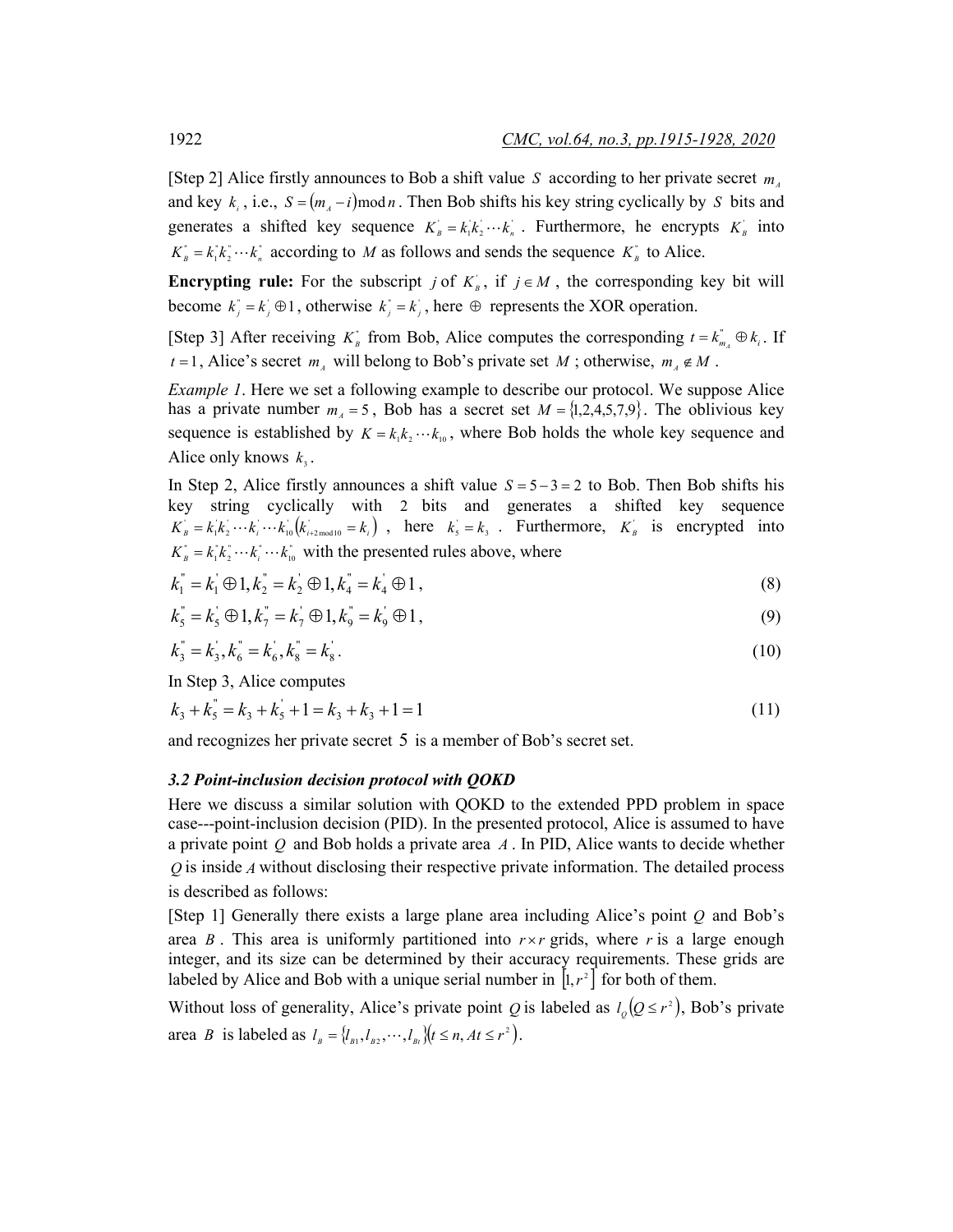[Step 2] Previously, Alice and Bob share an *n* length oblivious key string  $K = k_1 k_2 \cdots k_n (n \ge r^2)$  with the technique of QOKD, where Bob knows the whole key sequence and Alice knows only one bit *<sup>i</sup> k* .

[Step 3] Alice firstly announces to Bob a shift value  $l = (l_o - i) \mod n$ . Then Bob generates a new key sequence  $K_b = k_1 k_2 \cdots k_n$  by shifting *K* with *l* bits. Moreover, he encrypts  $K_b$ with  $l_{\scriptscriptstyle B}$  and gets  $K_{\scriptscriptstyle b}$  with the similar rules above:

**Encoding rule:** For the subscript *j* of  $K_b$ , if  $j \in l_a$ , the corresponding key bit will become  $k_j = k_j \oplus 1$ , otherwise  $k_j = k_j$ , here  $\oplus$  represents the XOR operation.

[Step 4] Bob sends  $K_i^*$  to Alice. Alice computes the corresponding  $l = k_{l_o}^* \oplus k_i$ . If  $l = 1$ , Alice's private point *Q* will be inside of Bob's private area *B* ; otherwise, *Q* will be out of  $B$ .

*Example* 2. Here a following example is set to explain the presented protocol. Previously, both of Alice's private point *Q* and Bob's private area *B* are assumed in the 10×10 plane area whose grids are labeled with  $\{1,2,3,\dots,100\}$ . Alice's private point *Q* is labeled as  $l_0 = 20$  and Bob's private area *B* is  $l_B = \{15, 16, \dots, 30\}.$ 

Then the shared oblivious key sequence in Step 2 is  $K = k_1 k_2 \cdots k_{100}$ , where Bob holds the whole sequence and Alice only knows  $k_{\text{no}}$ .

In Step 3, Alice firstly announces a shift value  $S = 20 - 10 = 10$  to Bob. Then the key sequence  $K_b = k_1 k_2 \cdots k_i \cdots k_{100} (k_{i+10 \text{ mod } 100} = k_i)$  is shifted with 10 bits of *K* by Bob, here  $k_{20} = k_{10}$ . Furthermore,  $K_b^* = k_1^* k_2^* \cdots k_i^* \cdots k_{100}^*$  is generated with  $l_a$ , where

$$
k_{15}^{\dagger} = k_{15}^{\dagger} \oplus 1, k_{16}^{\dagger} = k_{16}^{\dagger} \oplus 1, \cdots, k_{30}^{\dagger} = k_{30}^{\dagger} \oplus 1 \tag{12}
$$

and the other key bits  $k_i = k_i$ .

In Step 4, Alice computes

 $k_{10} + k_{20}^{\dagger} = k_{10} + k_{20}^{\dagger} + 1 = k_{10} + k_{10} + 1 = 1$  (13)

and recognizes her private point 20 is inside of *B* .

#### **4 Further discussion**

In this section, the availability and efficiency of the presented solutions of PPD problems will be discussed.

#### *4.1 The availability of presented solutions*

From the description above, three key factors make the solutions of PPD problems available---oblivious key sequence, accurate shifting value and encoding rule.

For SMD and PID, it can be seen that the accurate shifting values

$$
S = (m_A - i) \operatorname{mod} n, l = (l_Q - i) \operatorname{mod} n
$$
\n<sup>(14)</sup>

are determined by the subscript of Alice's private key bit  $k<sub>i</sub>$  in the oblivious shared key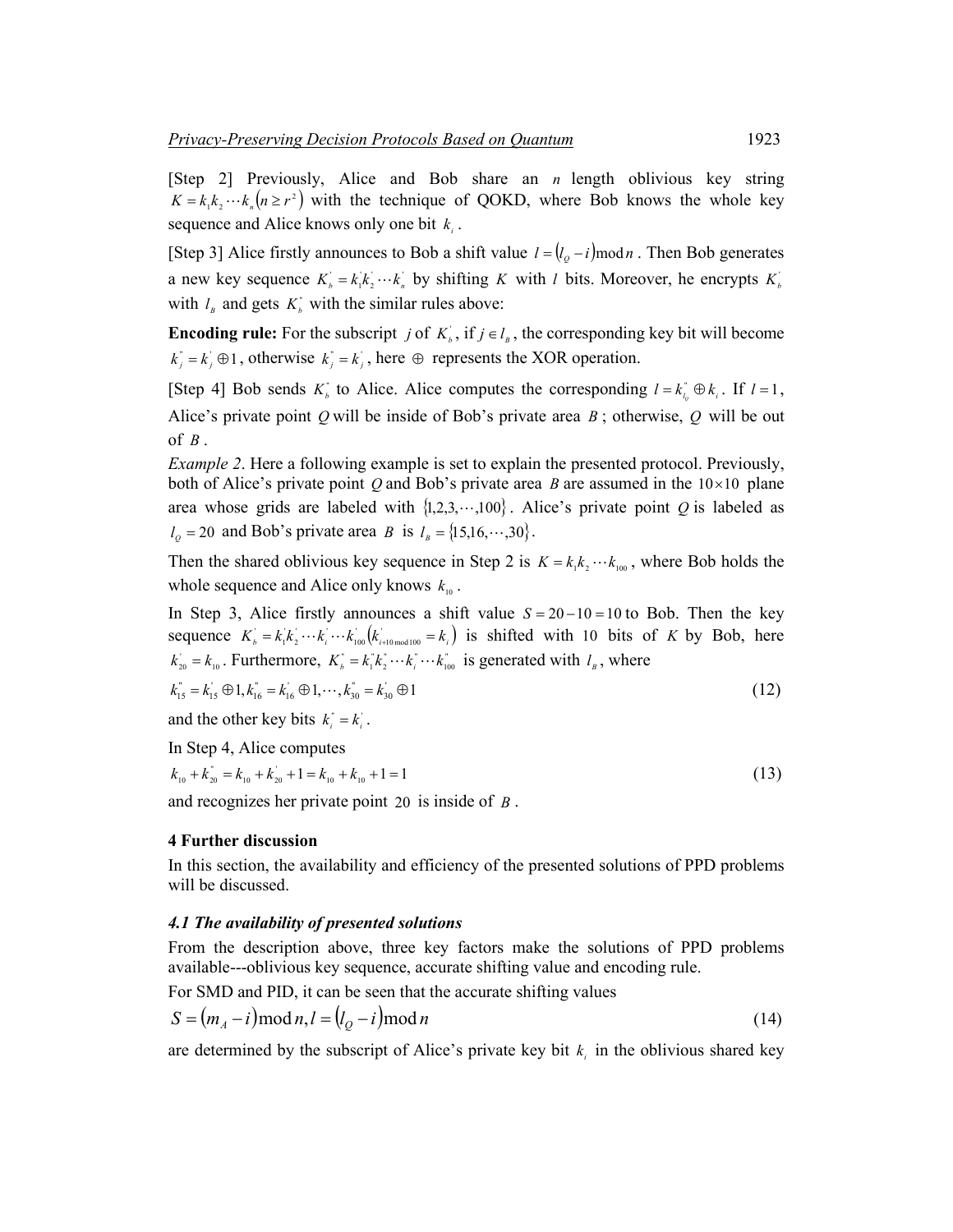sequence *K*. With the shifted key sequence  $K<sub>B</sub>$  and  $K<sub>b</sub>$ , Bob can hide his set *M* or area *B* with the encoding rule above. In the view of this, the most important step of our solutions is to design a secure and efficient method to distribute oblivious keys. Fortunately, we give one model to design QOKD protocols in Section 2, and prove it is immune to leak both the participants' privacy. Hence that is the reason why we do not provide additional security analysis of our solutions in Section 3.

Moreover, the presented QOKD protocol does not only improve its availability for the providers and users with limited quantum abilities, but also give a dispute resolution for the center. For example, Alice or Bob may want to verify whether both of them have performed the required local measurement or the shared entangled state is in the accurate form of Eq. (1). In this sense, Charlie just directly announces his own measurement results in the computational basis for single photons. If all the measurement results do not satisfy the certain property of Eq. (1), the protocol will be invalid. Hence this irrational denial of service is not helpful for each participant to get more information beyond his (her) authority in practice.

## *4.2 The efficiency of presented solutions*

For a quantum cryptography protocol, improving its efficiency is as important as ensuring the security. From Tab. 1, the communication cost of our solutions is expressed. Combing with the QOKD protocol in Section 2,  $2n$  qudits are transferred to the two users in order to distribute oblivious keys. It should be pointed out that the number of decoy states is determined by the security threshold required in practical quantum secure communication. Hence the cost of decoy states is not discussed here.

From the measurement resource cost, only single qudit measurement in the computational basis is performed by the users in our QOKD protocol. Hence the presented solutions of PPD problems can be realized by the current optical devices. For the classical communication complexity, only  $n + s$  classical bits are transferred in the SMD and PID protocols, here *s* represents the shifted values announced by Alice, and *n* means the length of final encrypted key sequence. However, in Shi et al. [Shi, Mu, Zhong et al. (2017)], the  $4n$  qubits and  $2n$  classical bits should be transferred.

While it should be pointed out that the requirement to distribute entangled particles indeed affects the efficiency of our method to some extent. For the quantum cryptography protocols based on multiparty entangled states, the third party is necessary introduced to distribute entangled particles. If we assume one user to prepare and distribute entangled states in a two-party protocol, he (she) will be able to measure or entangle auxiliary particles to eavesdrop the other's privacy. However how to distribute entangled particles in an insecure environment to the rational users (they may perform some attacks to get their own profits later) is still an open problem for the further research.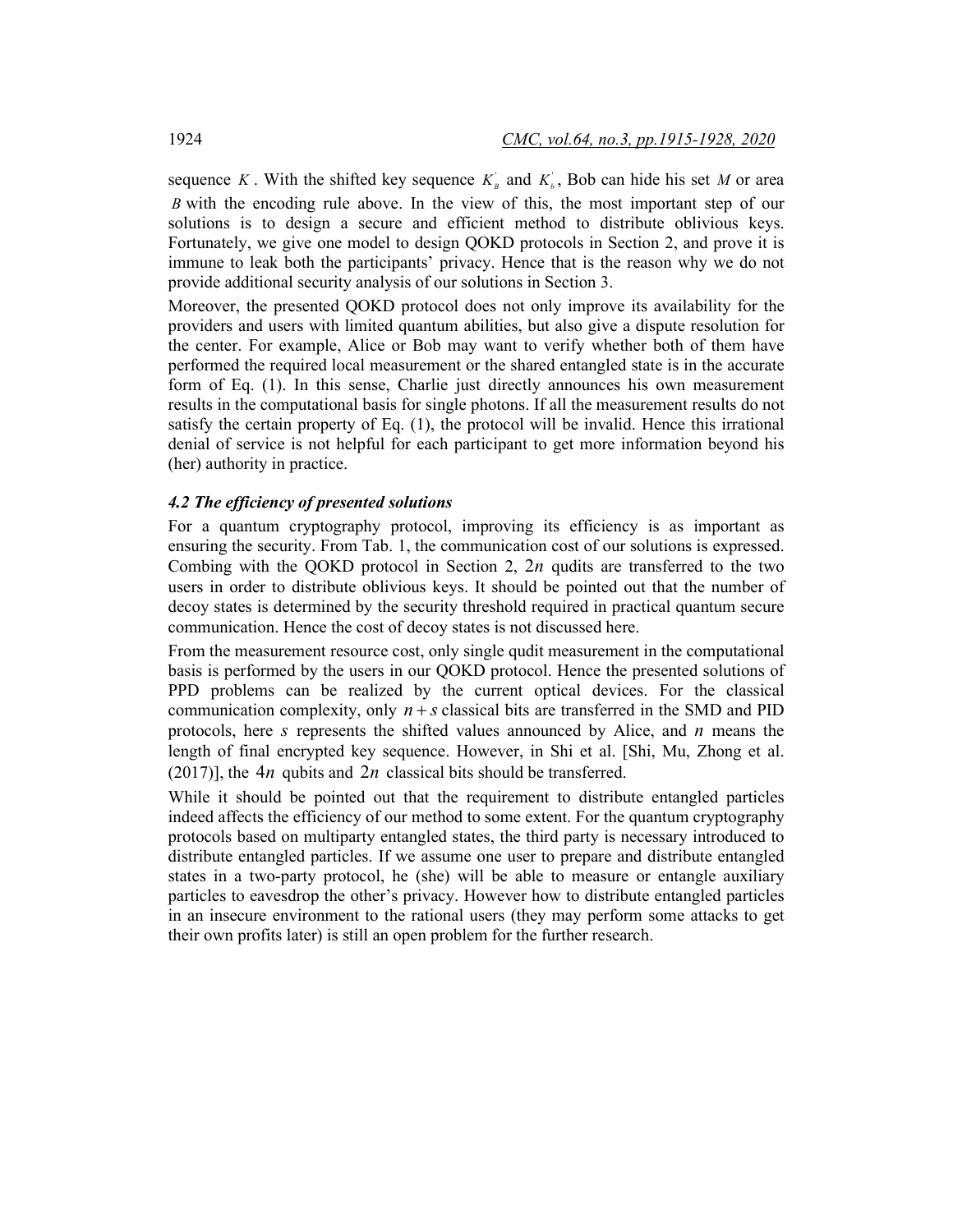The Transferred Classical Messages *n+s* bits

| <b>Quantum Operations</b>        | Null                                 |
|----------------------------------|--------------------------------------|
| <b>Quantum Measurements</b>      | $2n$ single measurement with C-basis |
| The Transferred Quantum Messages | $2n$ qudits                          |

**Table 1:** The cost of QOKD-based OSMD and QOKD-based PID protocols (*C*-basis means the computational basis)

# **5 Conclusion**

In conclusion, a new QOKD protocol based on four-dimension entangled state is proposed. Here the provider and user just need to have limited quantum capabilities by performing computational basis measurement for single photons. Then it is proved to be secure without leaking the privacy of the participants. Based on the technique of QOKD, some direct solutions have been presented to the extended PPD problems---SMD and PID. Moreover, some further discussions of the solutions are provided in the view of availability and efficiency.

Finally, it should be pointed out that QOKD is a significant technique to design QSMC protocols. From the early attempts of QPQ to the presented SMD and PID, sharing oblivious keys between the users plays a fundamental role. It is hoped that our results would be helpful to the further study of quantum cryptography based on QOKD.

**Funding Statement:** This work is supported by National Natural Science Foundation of China under Grant Nos. 61802118, 61602316, 61932005, Open Foundation of State key Laboratory of Networking and Switching Technology (BUPT) under Grant No. SKLNST-2018-1-07, University Nursing Program for Young Scholars with Creative Talents in Heilongjiang Province under Grant No. UNPYSCT-2018015, Science and Technology Innovation Projects of Shenzhen under Grant Nos. JCYJ20190809152003992, JCYJ20170818140234295, JCYJ20170818144026871, JCYJ2017081802237376, Guangdong Natural Science Foundation under Grant No. 2017A030310134, 2018A030313957, Shenzhen Polytechnic Youth Innovation Project under Grant 6019310010K0, Natural Science Foundation of Heilongjiang Province under Grant No. LH2019F031 and Hei Long Jiang Postdoctoral Foundation under Grant No. LBH-Z17048. Professor Shenggen Zheng and Xiangfu Zou also give us some helpful comments. We are grateful for their constructive opinions.

**Conflicts of Interest:** The authors declare that they have no conflicts of interest to report regarding the present study.

## **References**

**Bennett, C. H.; Brassard, G.** (1984): Quantum cryptography: public key distribution and coin tossing. *Proceedings of IEEE International Conference on Computers, Systems and Signal Processing*, pp. 175-179.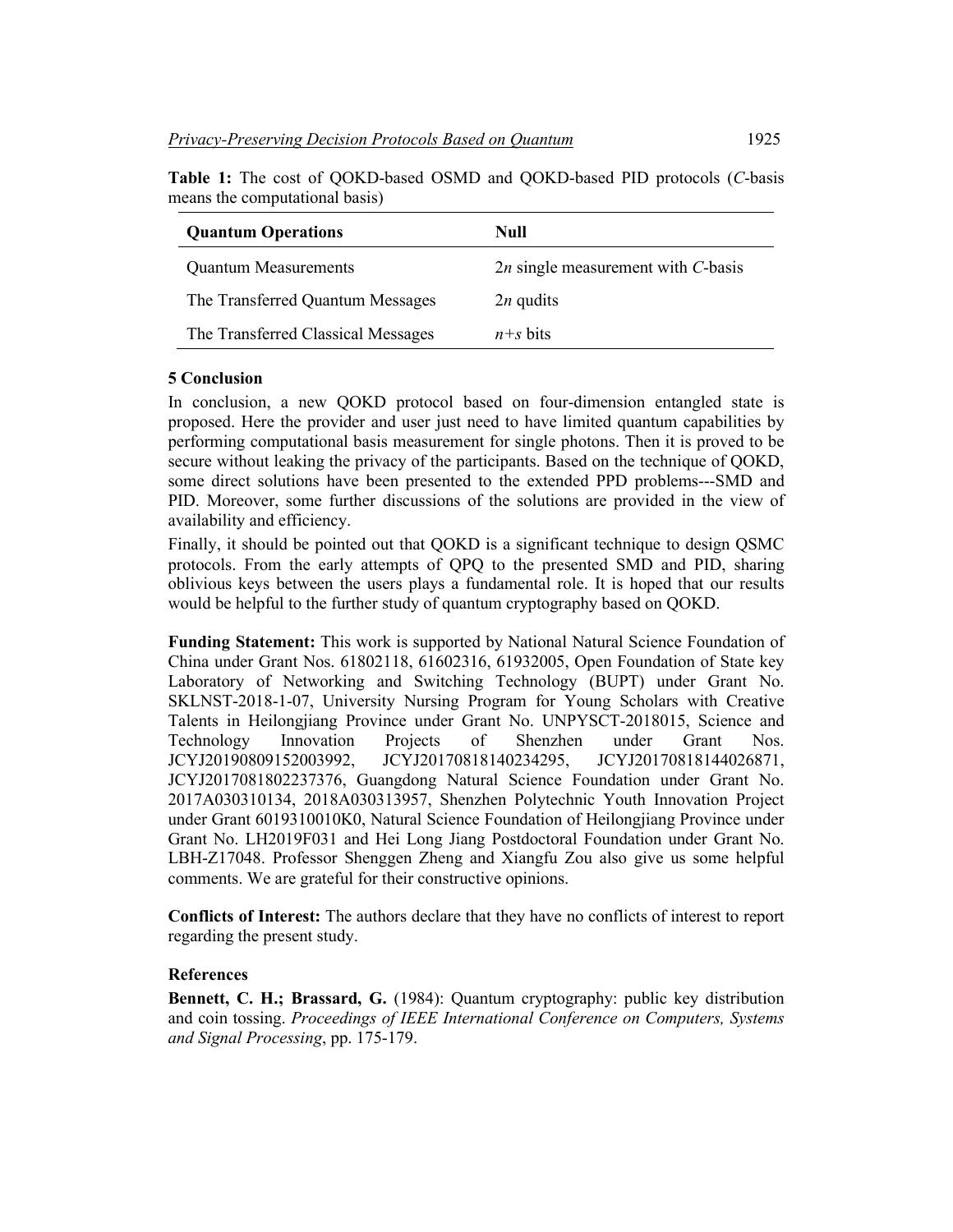**Chuang, I.; Gottesman, D.** (2001): Quantum digital signatures. *arXiv preprint quant-ph*. 0105032.

**Clarke, P. J.; Collins, R. J.; Dunjko, V.; Andersson, E.; Buller, G. S.** (2012): Experimental demonstration of quantum digital signatures using phase-encoded coherent states of light. *Nature Communications*, vol. 3, no. 6, pp. 1174.

**Cleve, R.; Gottesman, D.; Lo, H. K.** (1999): How to share a quantum secret. *Physical Review Letters*, vol. 83, no. 3, pp. 648-651.

**Dunjko, V.; Wallden, P.; Andersson, E.** (2014): Quantum digital signatures without quantum memory. *Physical Review Letters*, vol. 112, no. 4, pp. 040502.

**Gao, F.; Liu, B.; Huang, W.; Wen, Q. Y.** (2015): Postprocessing of the oblivious key in quantum private query. *IEEE Journal of Selected Topics in Quantum Electronics*, vol. 21, no. 3, pp. 98-108.

**Gao, F.; Liu, B.; Wen, Q. Y.; Chen, H.** (2012): Flexible quantum private queries based on quantum key distribution. *Optics Express*, vol. 20, no. 16, pp. 17411-17420.

**Gao, F.; Qin, S. J.; Huang, W.; Wen, Q. Y.** (2019): Quantum private query: a new kind of practical quantum cryptographic protocols. *Science, China, Physics, Mechanics Astronomy*, vol. 62, no. 7, pp. 10-21.

**Gertner, Y.; Ishai, Y.; Kushilevitz, E.; Malkin, T.** (2000): Protecting data privacy in private information retrieval schemes. *Journal of Computer and System Sciences*, vol. 60, no. 3, pp. 592-629.

**Giovannetti, V.; Lloyd, S.; Maccone, L.** (2008): Quantum private query. *Physical Review Letters*, vol. 100, no. 23, pp. 230502.

**Giovannetti, V.; Lloyd, S.; Maccone, L.** (2010): Quantum private queries. *IEEE Transactions on Information Theory*, vol. 56, no. 7, pp. 3465-3477.

**Gu, K.; Yang, L. H.; Yin, B.** (2018): Location data record privacy protection based on differential privacy mechanism. *Information Technology and Control*, vol. 47, no. 4, pp. 639-654.

**Hillery, M.; Buzek, V.; Berthiaume, A.** (1999): Quantum secret sharing. *Physical Review A*, vol. 59, no. 3, pp. 1829.

**Hsieh, C. R.; Tasi, C. W.; Hwang, Z. L.** (2010): Quantum secret sharing using GHZlike state. *Communications in Theoretical Physics*, vol. 54, pp. 1019-1022.

Jakobi, M.; Simon, C.; Gisin, N.; Bancal, J. D.; Branciard, C. (2011): Practical private database queries based on a quantum-key-distribution protocol. *Physical Review A*, vol. 83, no. 2, pp. 022301.

**Kerenidis, I.; Wolf, R. D.** (2004): Quantum symmetrically-private information retrieval. *Information Processing Letters*, vol. 90, no. 3, pp. 109-114.

**Kolesnikov, V.; Kumaresan, R.** (2013): Improved OT extension for transferring short secrets. *Advances in Cryptology-CRYPTO*, pp. 54-70.

**Lin, S.; Wen, Q. Y.; Gao, F.; Zhu, F. C.** (2008): Quantum secure direct communication with *x* -type entangled states. *Physical Review A*, vol. 78, pp. 5175-5179.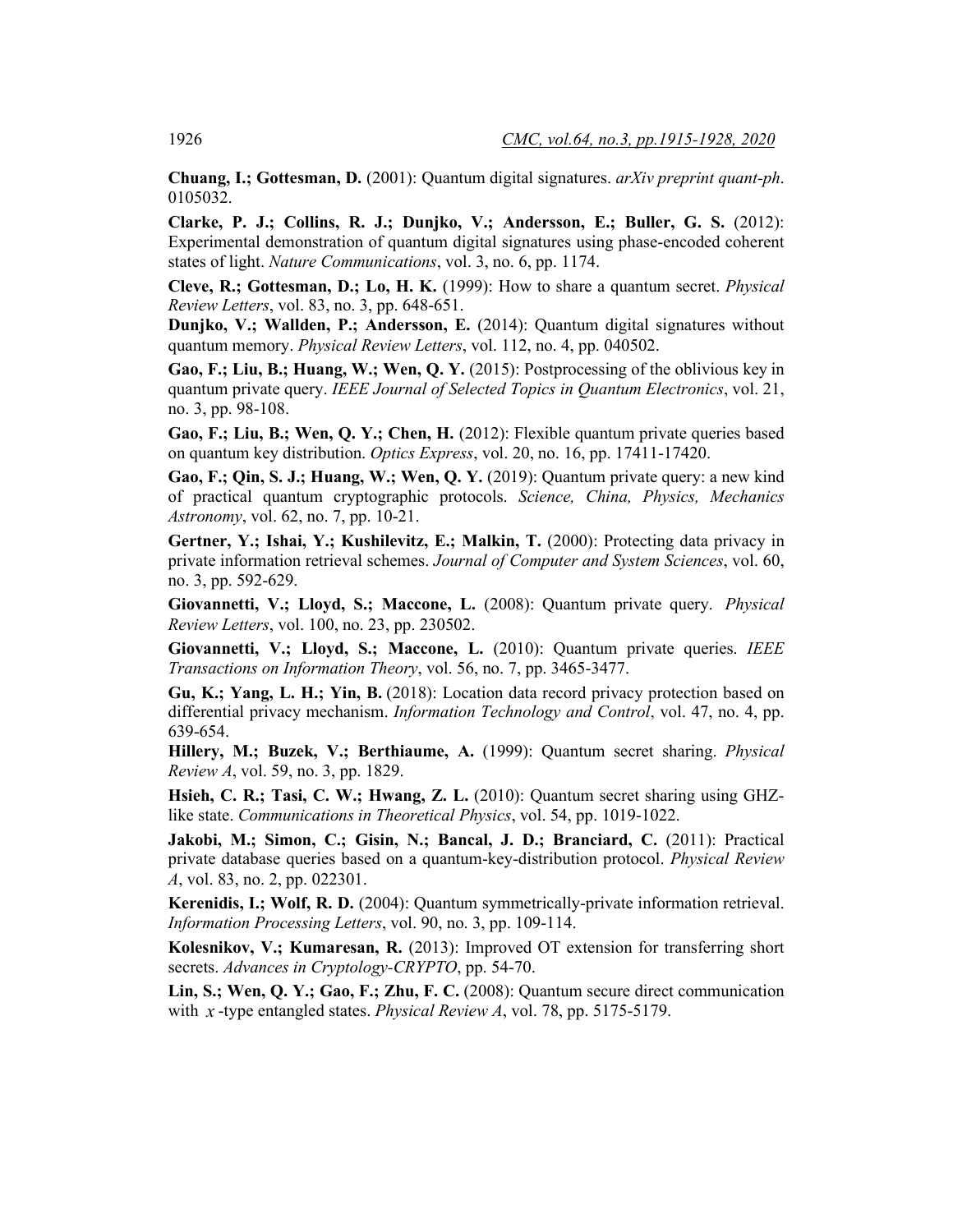**Liu, B.; Gao, F.; Huang, W.; Wen, Q. Y.** (2015): QKD-based quantum private query without a failure probability. *Science, China, Physics, Mechanics, Astronomy*, vol. 58, no. 10, pp. 18-23.

**Liu, W. J.; Gao, P.; Liu, Z.; Chen, H.; Zhang, M.** (2019): A quantum-based database query scheme for privacy preservation in cloud environment. *Security and Communication Networks*, vol. 2019, pp. 1-14.

**Liu, W. J.; Xu, Y.; Yang, C. N.; Yu. W. B.; Chi, L. H.** (2019): Privacy-preserving quantum two-party geometric intersection. *Computers, Materials & Continua*, vol. 60, no. 3, pp. 1237-1250.

**Lo, H. K.** (1998): Insecurity of quantum secure computations. *Physical Review A*, vol. 56, no. 2, pp. 1154-1162.

**Panduranga, R. M. V.; Jakobi, M.** (2013): Towards communication-efficient quantum oblivious key distribution. *Physical Review A*, vol. 87, no. 1, pp. 012331.

**Pivoluska, M.; Huber, M.; Malik, M.** (2018): Layered quantum key distribution. *Physical Review A*, vol. 97, no. 3, pp. 032312.

**Qu, Z. G.; Cheng, Z. W.; Wang, X. J.** (2019): Matrix coding-based quantum image steganography algorithm. *IEEE Access*, vol. 7, pp. 35684-35698.

**Qu, Z. G.; Li, Z. Y.; Xu, G.; Wu, S. Y.; Wang, X. J.** (2019): Quantum image steganography protocol based on quantum image expansion and Grover search algorithm. *IEEE Access*, vol. 7, pp. 20849-50857.

**Shang, P.; Pei, Z.; Chen, R.; Liu, J. W.** (2019): Quantum homomorphic signature with repeatable verification, *Computers, Materials & Continua*, vol. 59, no. 1, pp. 149-165.

**Shi, R. H.; Mu, Y.; Zhong, H.; Cui, J.; Zhang, S.** (2017): Privacy-preserving pointinclusion protocol for an arbitrary area based on phase-encoded quantum private query. *Quantum Information Processing*, vol. 16, no. 1, pp. 8.

**Shi, R. H.; Mu, Y.; Zhong, H.; Zhang, S.** (2015): Quantum oblivious set-member decision protocol. *Physical Review A*, vol. 92, no. 2, pp. 022309.

**Wallden, P.; Dunjko, V.; Kent, A.; Andersson, E.** (2015): Quantum digital signatures with quantum-key-distribution components. *Physical Review A*, vol. 91, no. 4, pp. 042304.

**Wang, C.; Deng, F. G.; Li, Y. S.; Liu, X. S.; Long, G. L.** (2005): Quantum secure direct communication with high-dimension quantum superdense coding. *Physical Review A*, vol. 71, no. 4, pp. 044305.

**Wei, C. Y.; Cai, X. Q.; Liu, B.; Wang, T. Y.; Gao, F.** (2018): A generic construction of quantum-oblivious-key-transfer-based private query with ideal database security and zero failure. *IEEE Transactions on Computers*, vol. 67, no. 1, pp. 2-8.

**Wei, C. Y.; Gao, F.; Wen, Q. Y.; Wang, T. Y.** (2014): Practical quantum private query of blocks based on unbalanced-state bennett-brassard-1984 quantum-key-distribution protocol. *Scientific Reports*, vol. 4, pp. 7537.